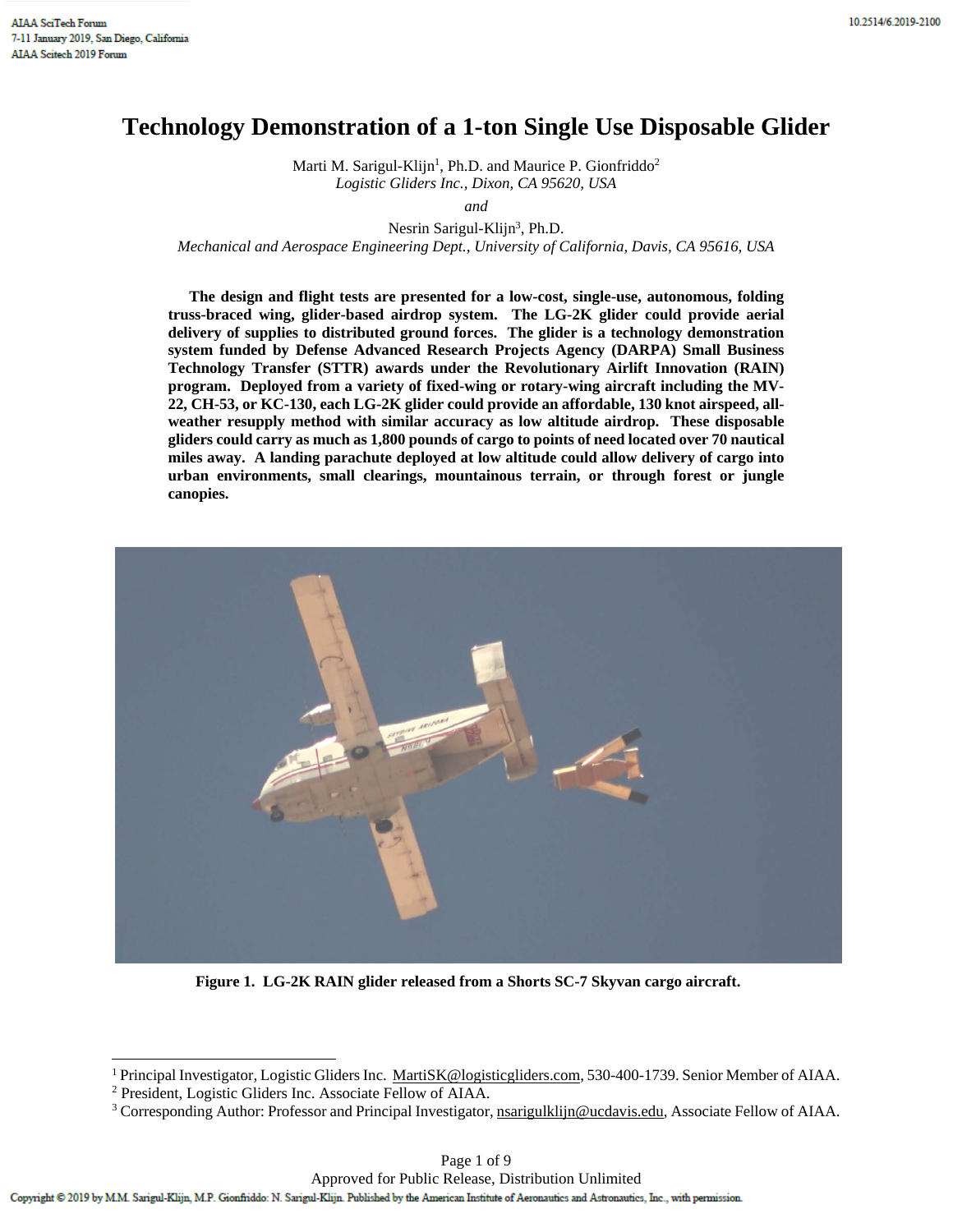## **I. Introduction**

efense Advanced Research Projects Agency (DARPA) Small Business Technology Transfer (STTR) contracts Defense Advanced Research Projects Agency (DARPA) Small Business Technology Transfer (STTR) contracts with Logistic Gliders Inc. support continued work on Logistic Gliders' Revolutionary Airlift Innovation (RAIN) LG-2K glider program to include manufacturing full-scaled prototypes. Six (6) 100% scaled prototype gliders have been built and flight tested using commercial helicopters and cargo aircraft to deploy the gliders. The gliders are disposable by design therefore a new glider must be built for each flight test. Tests include evaluation of (a) loading & carriage onto a cargo aircraft, (b) glider deployment (including glider wing unfold) from a cargo aircraft, (c) glider stability when towed by a helicopter, (d) glider release from a helicopter sling load, (e) autonomous flight control  $\&$ navigation, (f) glide ratio determination, (g) inflight glider stability  $\&$  control, (h) glider structural adequacy, (i) belly landing, and (j) parachute landing. Test results were either Satisfactory (Level 1) or Acceptable (Level 2). Future flight tests will involve deploying LG-2K RAIN gliders from military aircraft onto military test ranges under a fiscal year 2019 contract and will be reported later in a future paper.

 Logistic Gliders has also been awarded contracts to develop and flight test a different air deployed glider called the LG-1K Tactical Aerial Delivery (TACAD) glider for the U.S. Marine Corps. This glider is smaller than the LG-2K RAIN glider and the results of its development and flight tests will be the subject of a future paper.

#### **II. Background**

Logistic Gliders Inc. has designed the LG-2K glider system in response to the requirements for a low-cost, disposable single-use, autonomous, glider-based naval Ship to Objective Maneuver (STOM) logistic resupply system. STOM consists of combined arms operating from over the horizon, with forces moving rapidly to operational objectives without stopping to seize, defend, and build up beachheads or landing zones. The LG-2K glider system supports STOM by delivering logistic supplies without the need for relatively fixed depots located ashore; instead supplies are delivered directly to the point of need. The LG-2K glider can deliver supplies anywhere a parachute airdrop can without endangering the carrier aircraft and the glider does not need an airfield-like landing zone.

The LG-2K glider is a folding truss-braced wing (TBW) glider design with a streamlined fuselage and the glider is designed to be disposed after a single use. Logistic Gliders has reinvented the military cargo glider concept using a novel design, modern fabrication methods, inexpensive materials, and newly available affordable unmanned avionics. The glider is sized to deploy from Marine MV-22B, KC-130, CH-53E, CH-53K; Navy MH-60S; USAF C-130, C-17, CV-22; Army CH-47 & UH-60; and many international fixed and rotary wing aircraft.

Logistic Gliders Inc. is developing gliders to provide the United States with an inexpensive means to accurately deliver supplies at very long offset distances. Rotorcraft operating from ships could lift our disposable gliders either internally or using an external sling and then release the gliders in a Global Positioning System (GPS) guided flight toward their point of need. Gliders could also be carried internally inside fixed winged cargo aircraft. One of the design features is the glider's wings are folded while the gliders are being carried and the wings unfold after the glider is released. Production versions of the gliders are expected to have a glide ratio approximately equal to 15 to 1. Gliders provide numerous advantages.

For Ground Combat Units:

• Gliders could provide rifle squads located at widely separated points of need with single day sustainment.

• Gliders would not telegraph a ground unit's location like a helicopter or a parachute airdrop might. The glider's small size, low radar cross section (RCS), low infrared (IR), and low acoustic signature all make the gliders difficult to observe.

• Gliders do not further burden the rifle squads by requiring them to bring back glider components.

• Glider resupply would not be stopped by Improvised Explosive Devices (IED) as a ground resupply might.

• Gliders resupply would not be stopped by Air Defense Systems (ADS) as either helicopter or airdrop resupply might. Even if the gliders are shot down by an ADS, the gliders should cost less than the ADS assets required to shoot the gliders down.

- Gliders would be able to operate in all weather conditions including high winds.
- Gliders would be able to deliver supplies anywhere a parachute airdrop can.
- Gliders do not need an airfield-like landing zone.

For the Carrier Aircraft:

• Gliders improve cargo aircraft survivability by providing standoff from ADS.

• Gliders reduce flight hours needed to fly a logistic mission by over an hour, thus reducing aircraft maintenance and increasing the availability of aircraft & flight crew for other missions.

• Gliders could eliminate rotorcraft landing in a landing zone (LZ) – potentially dangerous even in peacetime.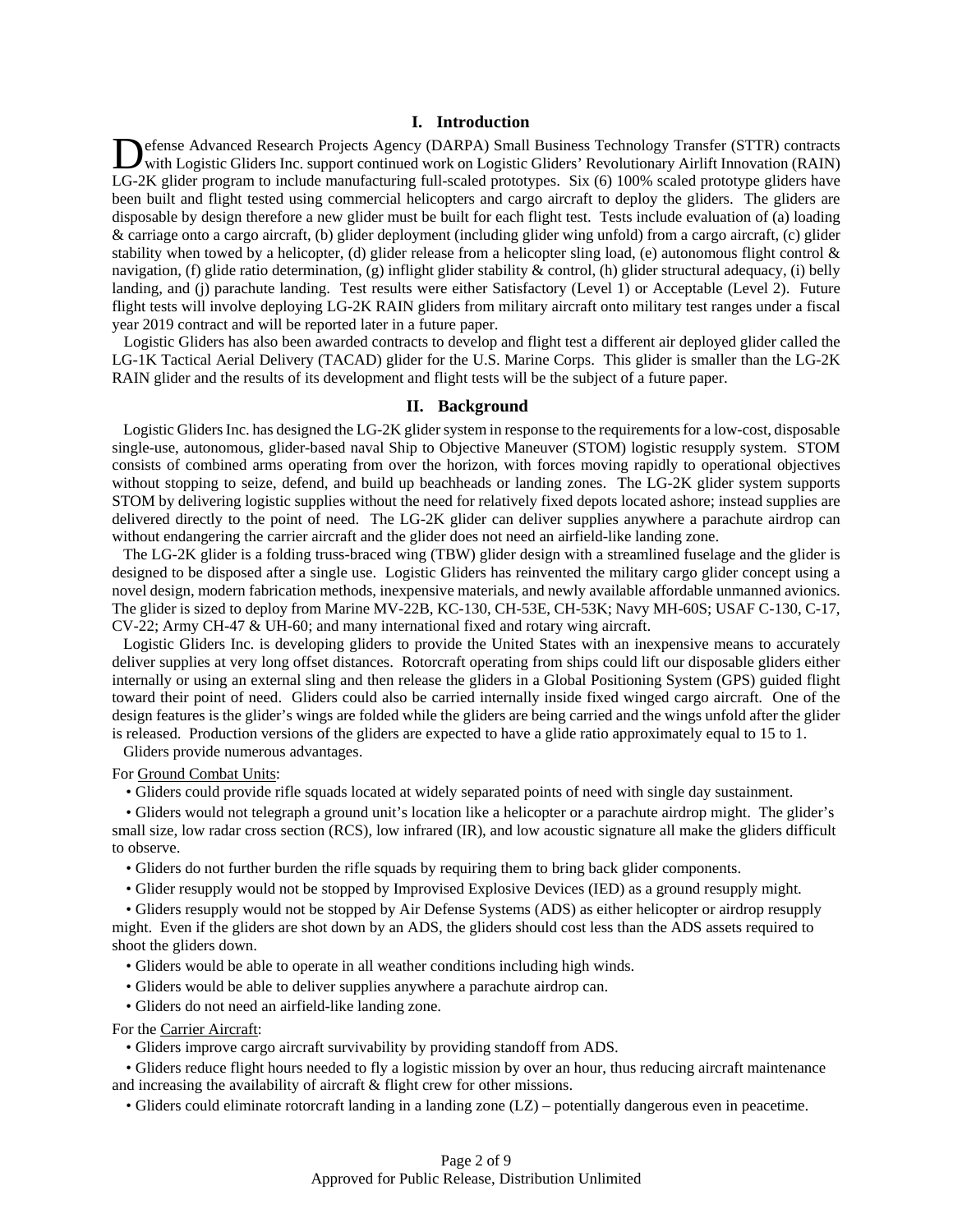• Gliders save carrier aircraft limited airframe life for future use.

For Amphibious Ships:

• Gliders increase ship standoff distance from shore-based threats such as cruise missiles.

• Gliders improve carrier aircraft's radius of action – e.g., 20% increase for MV-22 missions to a single point of need and more than 50% increase for MV-22 missions to multiple points of need.

• An amphibious ship's Air Combat Element (ACE) could deploy up to 50 gliders an hour because the MV-22 and CH-53 aircraft could carry multiple gliders simultaneously.

#### For Humanitarian Aid:

• Gliders could transfer humanitarian aid across political borders.

#### For Logisticians:

• Gliders could greatly outdistance any ground based unmanned aerial vehicle (UAV) designed for cargo logistics since the actual cargo delivery distance is the sum of the carrier aircraft's range plus the glider's range.

• Gliders could bypass shore-based Reception, Staging, Onward Movement, and Integration (RSOI) logistics depots that have been traditionally used to deliver supplies to multiple points of need.

• Gliders could improve the throughput (tons-miles of cargo per hour) for a carrier aircraft. For example, since the MV-22 could carry up to four gliders at a time there are concept of operations (CONOPS) in which the gliders enable one MV-22 to do the job of four MV-22's.

• Gliders could save carrier aircraft fuel – this is fuel that does not need to be transported into the operating theater (for example about 2,300 lb (six 55-gallon drums) for MV-22).

• Gliders stow in standard intermodal (ISO) shipping containers at the point of use and can be assembled quickly using only small hand tools.

#### For the Taxpayer:

• Glider's innovative design and unique choice in materials and manufacturing methods can make it lower in cost as compared to other precision airdrop systems.

• Gliders could be less expensive for many missions as compared to other means of aerial supply when considering the cost of both the carrier aircraft plus the glider.

• Gliders are always less expensive when the probability of carrier aircraft loss to ADS is considered.

## **III. Glider Design and Specifications**

A summary of the glider design and its specifications are presented here. Further details can be found in Logistic Gliders' 15-page U.S. Patent, US 10,040,549 B2 "Single Use Logistic Glider".

## **Overall Description**

The LG-2K glider is a high wing design with a streamlined fuselage and a truss-braced wing (TBW). It has a single horizontal tail with twin vertical tails. The prototype gliders for the RAIN program weigh 400 pounds (lb) empty without the optional landing parachute. The glider is 12.7 feet (ft) long with a 23.2 ft wingspan. An extended range (ER) version has a 27.2 ft wingspan which provides a 14% improvement in glide ratio, but adds 37 lb to the glider empty weight, see figure 2. The glider cargo volume is about 42 cubic ft without the landing parachute installed and 36 cubic ft when it is installed. Payload capacity is up to 1,800 lb. The cost of this glider is envisioned to be comparable to a standard air-dropped Container Delivery System (CDS) due to the similar cost of materials and similar labor hours required for glider manufacture. CDS costs \$4,500 to \$11,000 a unit, depending upon parachute used, and 90% of all US military airdrops in the last 40 years have used CDS.

The gliders have a plywood fuselage strengthened in key areas by minimal amounts of aluminum. The wings are made using a stock aluminum extrusion as a spar, which is covered with injected molded plastic "panel-ribs". The glider is equipped with an optional landing parachute system that allows cargo delivery into urban environments, small clearings, mountainous terrain, or through forest or jungle canopies. The parachute adds 45 lb to the empty weight.

The first noticeable feature of the glider is its blunt nose, similar to those found on World War II fighter aircraft. Blunt noses have no adverse impact on glide ratio because they have the same drag as pointed noses for the flight speed the gliders will encounter. A blunt nose maximizes the amount of glider volume for cargo and also could allow the glider to be stored on its nose, thus reducing the amount of storage space required. Additionally, the nose contains two layers of honeycomb paper that are used to protect the cargo during landing.

The next design feature is the glider wings fold in a stowed configuration and extend only after release from the carrier aircraft. A static line attached to the carrier aircraft releases the glider's wings from the swept aft position as the glider exits the cargo compartment. The glider wings unfold due to the force from gas springs which are located inside the wing's spar, a patented feature of the LG-2K glider design, thus leaving the glider's fuselage cargo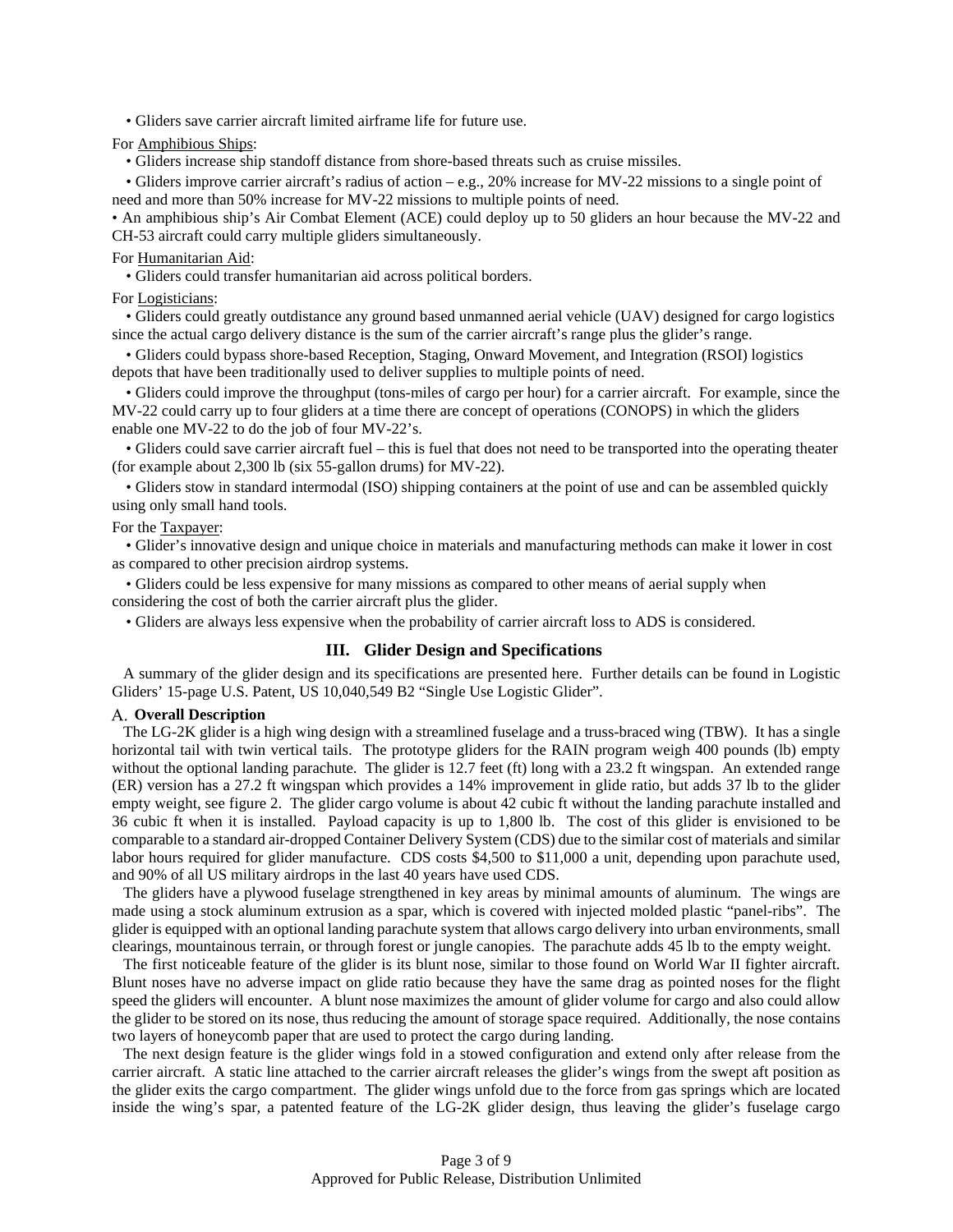

**Figure 2. Dimensioned 3-view of the DARPA LG-2K RAIN Glider.**

compartment unobstructed for payload. The gas springs take 3 seconds to extend and their opening force is transmitted via a bicycle chain. A wing unfold stop pin brings the wing to a stop after the wing is unfolded and the bicycle chain tension holds the wings open against the stop pin.

The wing span is relatively large since glide ratio increases approximately linearly with the increasing wing span. The LG-2K's large wing span still achieves compact storage by folding its wings and also by allowing the wings to overlap the adjacent glider, see figure 3, when inside a MV-22, KC-130, or CH-53.

The final noticeable feature is the glider's fixed "H" tail. When the glider rolls out from the inside of a carrier aircraft, it will be subjected to large pitch and yaw motions. A glider with a conventional tail configuration may enter a spin. Fortunately, the H-tail is effective at all angles of attacks and all angles of sideslip and as a result aircraft with H-tails are considered resistant to spins. The two vertical fins at the ends of the H-tail also increase the effectiveness of the horizontal tail by about  $30\%$ . In other words, a 48 inch (") wide H-tail is as effective as a 62" wide conventional tail. Finally, the most important benefit is that the H-tail is the most compact fixed tail for carriage inside a cargo aircraft since the vertical fins do not project above or below the fuselage.

#### **Cargo Accommodation**

The cargo compartment's internal volume for the cargo is 97" long by 29" wide by 21.75" high, equal to 36 cubic ft. The volume available to cargo is almost 70% of the entire internal volume of the glider – this is a very high cargo volume fraction. If the parachute is not installed, then another 6 cubic ft of cargo volume is available in the tail cone. To get a sense of the size of the cargo compartment, twenty-four (24) 20-liter (5 gallon) Gerry cans totaling 900 lb with gasoline or 1,100 lb with water could be carried. Another example is thirty-six (36) cases of Meals Ready-to-Eat (MREs) – 432 meals totaling 800 lb could be carried.

The glider can actually carry up to 1,800 lb payload. Heaver weights do not affect the glide ratio, but merely increase the glide speed. The heavier weights also do not affect the empty weight or the structure of the glider. The glider's structure is designed to withstand the aerodynamic loads when the glider is perpendicular to the airstream after it exits the KC-130. It is these aerodynamic loads that size the glider's structure and not the payload weight.

The cargo is loaded via doors located forward and aft of the wing. The forward door is 22" x 28" while the aft door is 22" x 35". Each door is a flat piece of 3/8" thick panel. At 3.7 to 4.5 lb, the doors can be easily lifted and installed by one person. There are several methods to secure the cargo inside the cargo compartment. Options include using straps or netting, Novus or AirSaver biodegradable air cushions, honeycomb paper, foam in place packaging, or bubble wrap.

## **Glider Sizing**

The LG-2K glider is sized to fit inside the Marine Corps MV-22B Osprey. This means it could also fit inside the larger aircraft. The MV-22B cargo compartment's allowable cargo length of 250" (out of about 280" actual) determined the length of the glider. The glider's 23" height is such that the stacked height of two gliders are inside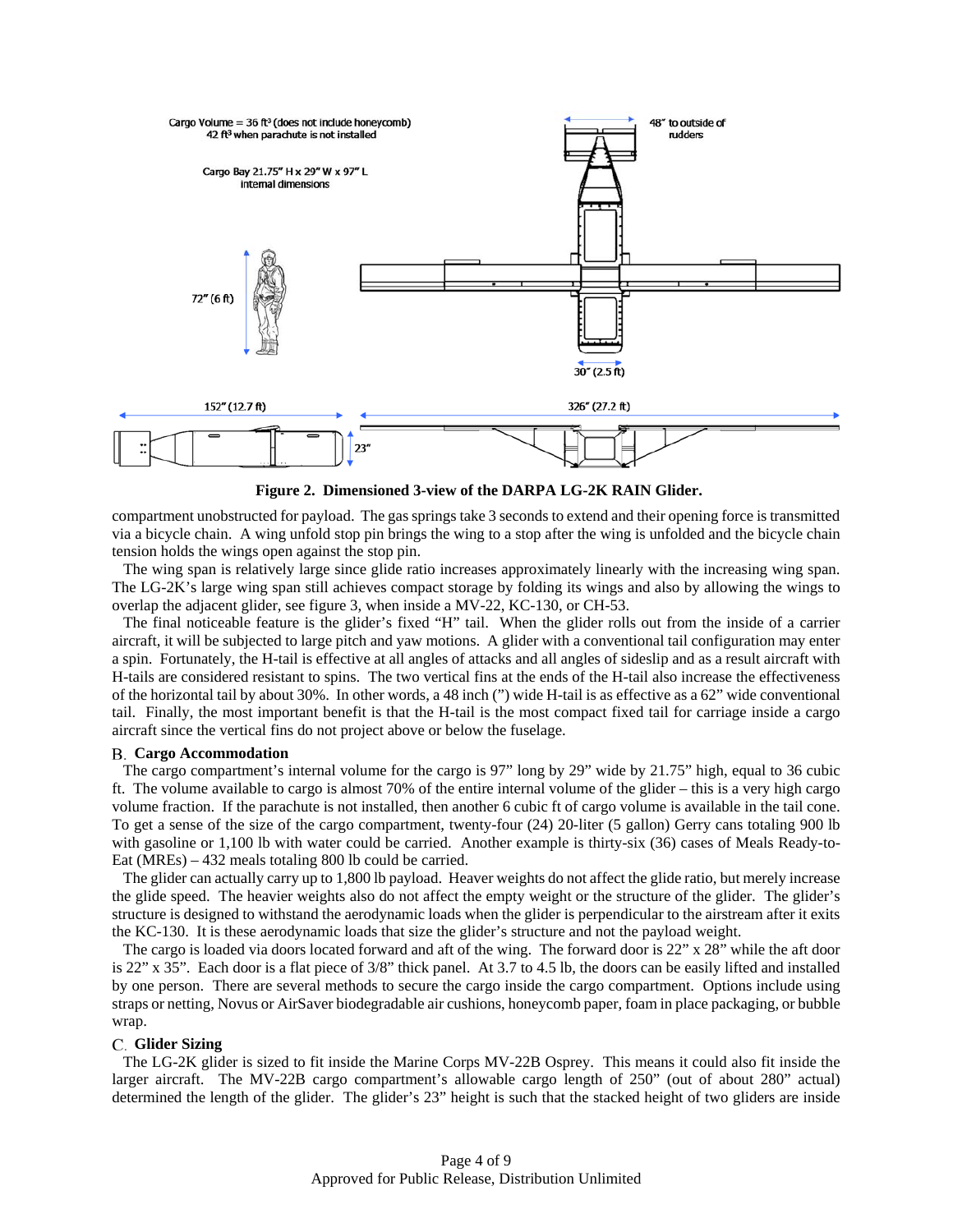the tip-off curve for MV-22 airdrop cargo. The 48" width of the glider's H-tail is set to the allowable width for MV-22 cargo and the 48" width of Container Delivery System (CDS) rails on KC-130.

The MV-22B could carry 2 gliders in a single layer, and 4 gliders in two layers. The MV-22B can execute a vertical takeoff with full internal fuel onboard with up to 5,600 lb of cargo, thus if the MV-22B does carry 4 gliders, the gliders cannot be at their full gross weight of 2,200 lb each if the MV-22 is also carrying full fuel. In addition, the MV-22 cargo ramp is limited to a 2,500 lb airdrop limit. This means the weight of two gliders stacked on each other cannot exceed this weight.

The CH-53E can carry 4 gliders while the CH-53K has a wider cargo compartment so it could carry double the number of gliders, i.e., 8 gliders. The fact that these



**Figure 3. Four (4) DARPA LG-2K Gliders can be carried internally by the MV-22B.**

aircraft can carry multiple gliders makes it possible for the 12 MV-22 and 4 CH-53's in an amphibious ship's Air Combat Element (ACE) to launch 50 gliders in an hour. The KC-130 could carry 6 gliders in a single layer, and 18 gliders in three layers. Finally, the C-17 could carry 42 gliders in three layers.

The glider's 23" height also allows shipping gliders to the point of use inside either 20 ft or 40 ft long intermodal shipping containers (also known as ISO or International Organization for Standardization containers). Twelve (12) LG-2K gliders can fit inside the 20 ft container while thirty-six (36) gliders can fit in the 40 ft long container. The gliders are stacked 4 high and 3 wide. The glider wings, integrated skid board, and tail surfaces are removable. All of these parts are stored inside the fuselage cargo compartment. Thus, the fuselage acts as the glider's shipping container.

## **Glider Manufacture**

The glider has a very small parts count – about 400 parts for the production glider (which includes every screw and washer). This compares to World War II era gliders such as the Waco CG-4A, which had 70,000 parts, and modern automobiles, which have over 30,000 parts.

The glider's streamlined fuselage structure is a wooden box made primarily from Medium Density Overlay panel, or MDO panel. MDO is plywood with a weather-resistant resin overlay bonded to the wood by heat and pressure. The overlay, which has at least 27% resin content, resists water, weather, wear and degradation. The cargo floor is made with 3/4" thick MDO, while the sides and top are made from 1/2" thick MDO. The cargo compartment constitutes almost half of the empty weight of the glider and it is designed to protect the cargo during landing.

The top and the bottom sides of tail cone are made from 1/8" thick plywood. In contrast to the cargo compartment, the tail cone is made as light as possible. This is to ensure that the overall glider's center of gravity (CG) is located under the wing's quarter chord point. The quarter chord point is 25% of the wing chord measured from the wing's leading edge. The glider's CG must be close to wing's quarter chord point for lowest trim drag.

The nose cone is made from crushable concrete. The crushable concrete in the nose provides the mass to balance

the much longer but lighter tail cone and tail surfaces. In the center of the nose cone are two layers of 3" thick honeycomb paper. The crushable concrete and honeycomb paper crushes during landing and provide energy absorption to protect the cargo.

The LG-2K glider has an integrated skid board located on the bottom of its fuselage. This allows the glider to roll on and mate with the existing roller and rail system installed in the carrier aircraft. The skid board is sized for the MV-22B rail system which ensures that the skid board is always in contract with more than 3 rows of the aircraft rollers. The skid board measures 28" long by 40" wide and is 1.125" thick.

The wing is divided into two outer wing panels while the fuselage itself provides the remaining span. The wing structure employs a "panel-rib" consisting of mass-produced plastic ribs. The wing is progressively



**Figure 4. Truss-braced wing is unfolded using two gas springs that pull a bicycle chain.**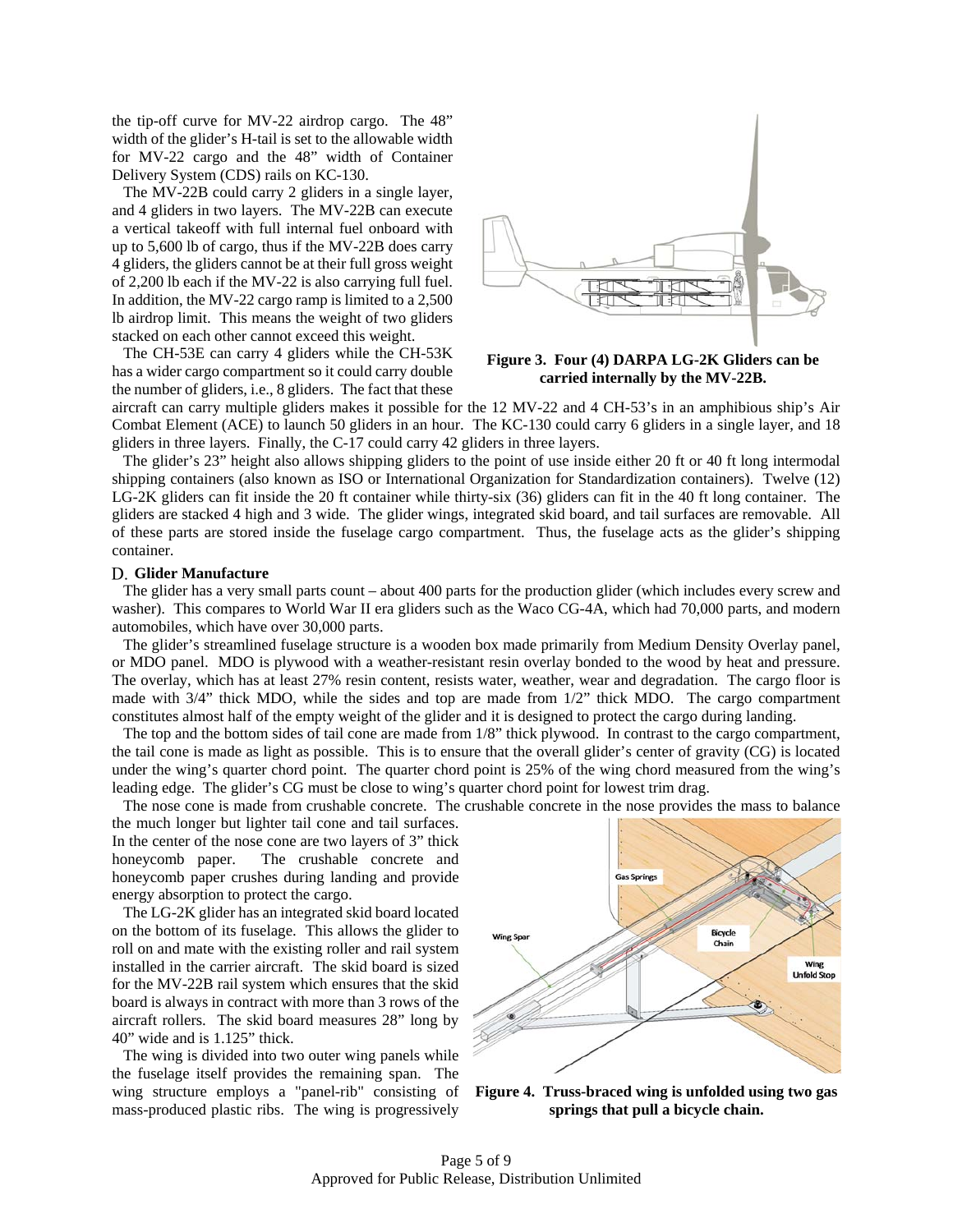built up by gluing these rib sections over the wing spar. A symmetrical airfoil was selected because it allows the use of the same tooling for both the upper and lower panel-ribs. A symmetric airfoil also has a zero-pitching moment about the quarter chord point which means only a single wing spar located at the quarter chord point can be used. There is no need for a rear wing spar because the center of flexure for the wing coincidences with the center of lift. For the same reason, a symmetric airfoil allows the use of a single wing strut.

The wing spars are inexpensive commercially available hollow rectangular aluminum extrusions with a ¼" wall. The center wing spar is solid piece of aluminum extrusion that is  $\frac{1}{2}$ " thick by 4" wide. Two inexpensive (\$25 retail) gas springs installed inside each wing spar are used to unfold the wings. The gas springs are attached to a standard bicycle chain which transmit the gas spring force, see figure 4. This concept is patented and leaves the cargo compartment open for payload.

The horizontal tail uses the same panel-ribs as the wing. The spar is the same as the wing spar, but with 1/8" thick walls. The vertical tail surfaces are made from 1/2" thick MDO panel.

In order to reduce cost in production, gliders could be left unpainted. In addition to the cost of the paint, painting requires extra labor. The unpainted glider is brown and tan in color and naturally blends in with the ground and should be relatively effective in not giving away the location of a squad of Marines.

The glider can be moved about the ship's flight and hangar deck using lightweight commercial off-the-shelf helicopter ground handling wheels. These wheels are 12 inches in diameter and take only a few seconds to attach and lift the glider. They lift the glider by about 2 inches using an over-center lever that can be operated by one person. The wheels have a very low rolling friction which means one person can push the glider to a desired location even when loaded with payload.

#### **Flight Control**

The prototype gliders have the following avionics installed: (a) a disposable low-cost autonomous flight controller (FC), (b) a long-range radio control (RC) system, (c) a camera & video transmitter to provide First Person Video (FPV), (d) recording of data onboard the FC, and (e) telemetry (TM) of that data. The TM data is shown on a laptop computer and also on an On-Screen Display (OSD) on the FPV. In contrast, production gliders will have only the disposable low-cost autonomous FC.

The autonomous FC is a custom FC based upon a commercially available FC. The FC has extensive features that include autonomous waypoint navigation. The FC also has flight data recording that includes GPS latitude  $\&$ longitude, altitude, heading, groundspeed, and airspeed data which is both stored onboard the FC and TM to a laptop computer onboard the carrier aircraft. The RC system in the prototype gliders uses an FCC approved commercially available long-range RC system.

The LG-2K glider uses six electrically actuated control surfaces. On the trailing edge of each wing are ailerons, at the trailing edge of the horizontal stabilizer are two elevators (left and right with a gap between them), and at the trailing edge of both vertical stabilizers are rudders. The surfaces all have the same dimensions of 24" span and 3" chord, thus making them easier to mass-produce. These surfaces are flat sheets made from 1/4" thick plywood.

Since the control surfaces have very small control moments, the servos that operate them can be relatively small. The baseline servos are mass produced commercially available servos used in large 1/4 scale model airplanes and retail for only \$13 each. Also, the glider has been proven to be very stable; hence the control surfaces need to move only slightly to maintain level flight. Thus, the battery needed to power the servos is also very small and costs less than \$20.

The two moveable rudders can be used to slip the glider, thus reducing the glider's glide ratio. Slipping the glider

can reduce the glide ratio by more than 1/3. Direct glide path control by slipping the glider with the rudders allows for flight directly to the point of need, without the need for circling or energy management maneuvers.

#### **Landing Modes**

There are two options for landing. One option is a belly landing, which is the same method used in World War II gliders such as the Waco CG-4 and in modern sailplanes. Belly landing would require relatively large open areas with smooth terrain.

The 2<sup>nd</sup> option is an optional parachute that can be installed in the glider that will allow the glider to land vertically on its nose and enables delivery of cargo to any location that a normal parachute airdrop is capable



**Figure 5. Parachute Landing uses a GFE Low Cost High Velocity (LCHV) Chute.**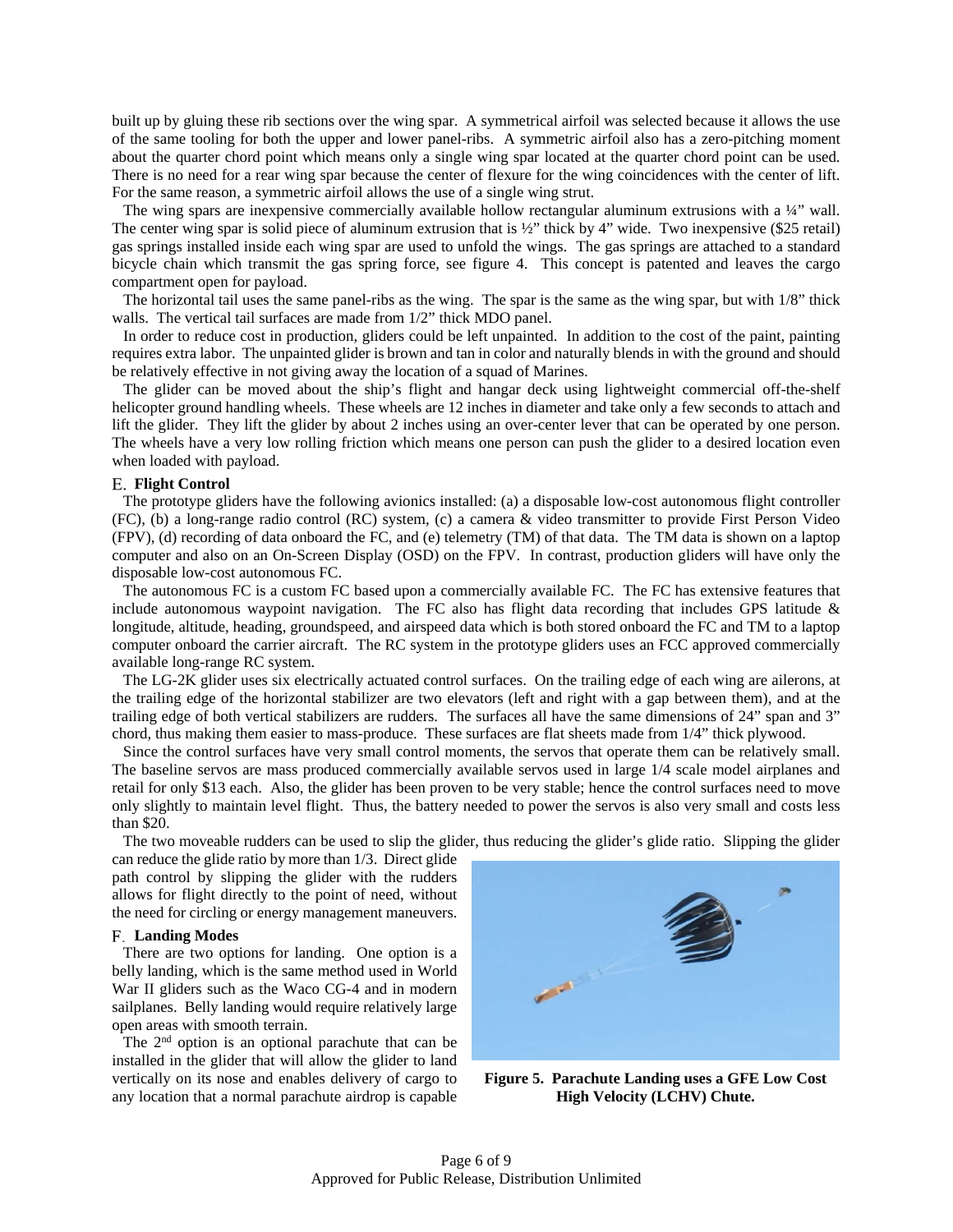of reaching. The glider uses a government furnished equipment (GFE) High Velocity Low Cost (HVLC) chute, see figure 5. The chute can be used for Class I supplies (such as rations and water) and Class II supplies (such as individual equipment, hand tools & maps). These parachutes are designed to be one-time-use parachutes that are disposed of and they are received pre-packed from the manufacturer. The glider deploys the chute about 200 ft above ground level (AGL) and the glider lands nose first. Landing impact is absorbed by multiple layers of 3" thick paper honeycomb located in the glider's nose. The parachute will provide a relatively vertical descent path that could provide precision airdrop to small clearings including confined urban areas with tall buildings (urban canyons), forested areas, canopy jungle, steep ravines, mountainous or hilly terrain, and swampy areas. Delivery accuracy is expected to be similar to any very low-altitude parachute airdrop, i.e., an accuracy at about 50 feet circular error probable (CEP). CEP is defined as the radius of a circle centered on the point of need that contains 50% of the actual landings.

#### **IV. Flight Test Program**

Six gliders have been tested to date. Four were released from a helicopter sling load and two were released from a SC-7 Skyvan cargo aircraft. Five were flown using remote radio control and the sixth was flown autonomously by the onboard flight controller. Note that the gliders are disposable, hence a new glider had to be built for each test. Details of these tests can be found in six (6) reports totaling 108 pages. Distribution of these reports are authorized to U.S. Government agencies only. Other requests for the reports must be referred to the Tactical Technology Office (TTO), Defense Advanced Research Projects Agency (DARPA), 675 North Randolph Street, Arlington, VA 22203-2114.

The glider tests were conducted in campaigns because the test locations were different than the location that the gliders were designed and built at.

## **A. Test Campaign One**

The first test campaign was series of ground tests conducted during a 2-day period on 11 & 12 September 2016. A 50% scaled glider was installed on top of a truck mounted test stand that was driven across the El Mirage, California dry lake bed. Tests included evaluation of the (a) wing unfold system, (b) parachute door release, (c) wool tuft testing of the glider's aerodynamics, and (d) pitot-static airspeed system calibration. No noticeable difference in wing unfold dynamics was observed at wind speeds that varied from 0 to 30 miles per hour (mph). The parachute door successfully opened in 3 tests and the door's trajectory was well clear of the glider's tail. No separated aerodynamic flow was observed on the fuselage or wings. The calibration of the pitot-static system was satisfactory.

#### **B. Test Campaign Two**

 Two 100% scaled prototype gliders were evaluated during two flight tests on 9 November 2016 at Spaceport America,

New Mexico. The first glider was released in the morning from a Bell 206 helicopter at 1,400 ft AGL, see figure 6. Later that same afternoon, a second glider was released from 3,000 ft AGL. Flight times were 1.90 minutes and 4.37 minutes. After release, the gliders were controlled by remote radio control (RC). The gliders were not equipped with landing gear or a landing parachute, hence belly landings were performed. Tests included evaluation of (a) glide ratio, (b) flying qualities, (c) structural adequacy, (d) glider stability when towed, (e) glider release from helicopter sling, (f) tuft testing of glider aerodynamics,  $(g)$  inflight glider stability & control, and (h) belly landing. Tests results were satisfactory (Level 1) or acceptable (Level 2).



**Figure 6. 100% scaled glider attached to 100 ft sling.**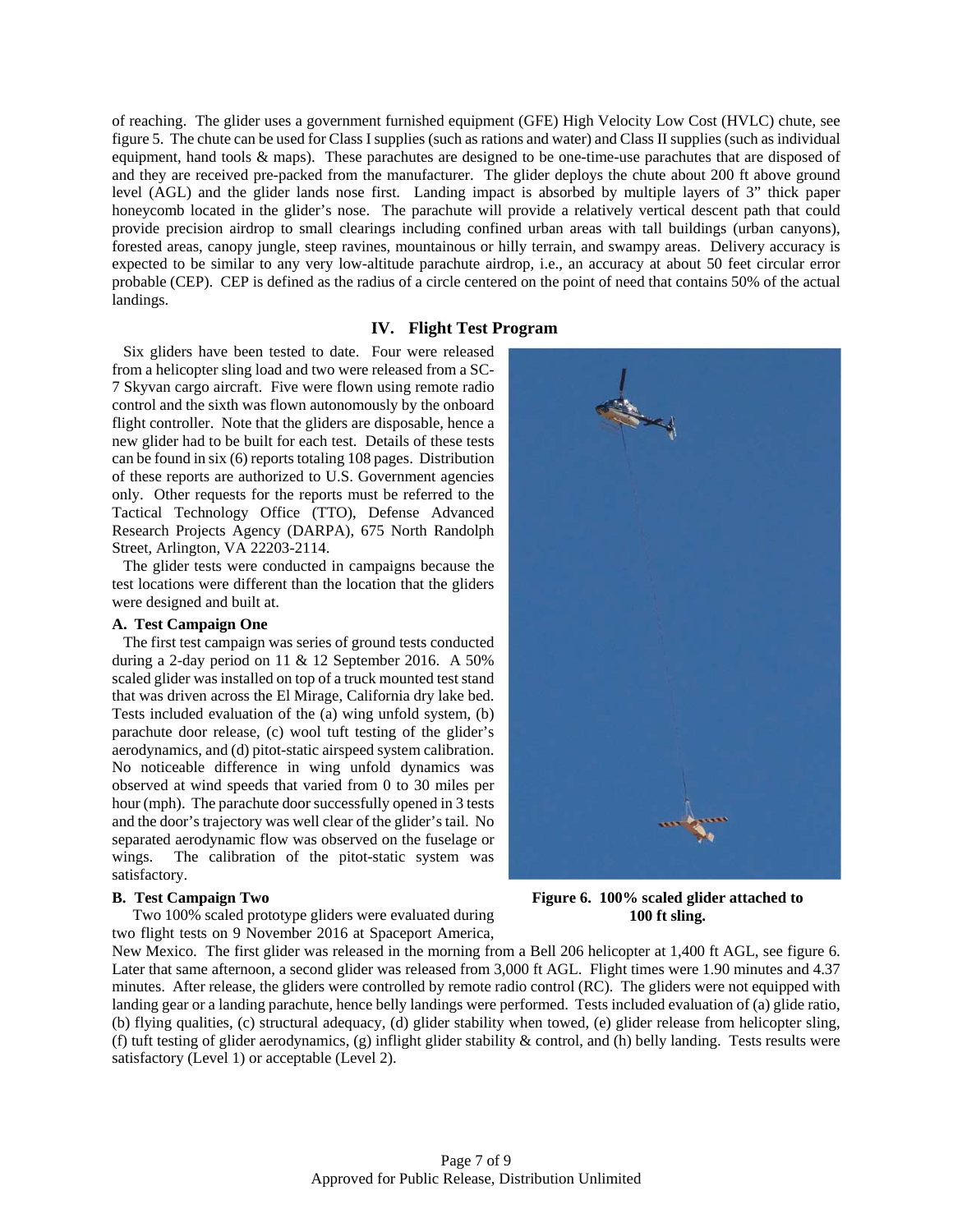#### **C. Test Campaign Three**

 A 100% scaled prototype glider was evaluated in a series of ground and truck tests over a 4-month period during the summer of 2017, see figure 7. In addition, a 25% scaled model was also tested. The wing unfold system was satisfactory upon the redesign of the wing unfold stop pin. The wing unfold release system and parachute door release system were satisfactory. Data obtained during truck testing was sufficient to understand the parachute deployment dynamics. Sling carriage of the glider with the wings folded was satisfactory with a 3-line suspension. Finally, the glider's directional stability was acceptable.

#### **D. Test Campaign Four**

 Two 100% scaled prototype gliders were evaluated during two flight tests on 14 & 15 November 2017. The first glider was released from a Hughes MD-500D helicopter at an altitude of 4,520 ft AGL. The next day, a second glider was

released from 4,583 ft AGL and its parachute was released at 1,220 ft AGL. Flight time for the 2<sup>nd</sup> glider was 4.40 minutes. After release, the gliders were controlled by a ground-based pilot via radio control. Tests include evaluation of (a) glide ratio, (b) glider stability when towed, (c) glider flying qualities, (d) glider structural adequacy, (e) parachute landing, and (f) autorotation landing. Glide ratio was measured at 12.4:1 to 14.4:1 depending on analysis method. All tests except autorotation landing were either satisfactory (Level 1) or acceptable (Level 2).

## **E. Test Campaign Five**

A single 100% prototype glider was evaluated on 23 April 2018. The glider was released from a Shorts SC-7 Skyvan aircraft at an altitude of 2,760 ft AGL, see figures 8 and 9. Glider flight lasted 3.20 minutes. Primary tests included evaluation of the loading, carriage, and safe glider deployment (including glider wing unfold) from a cargo aircraft, see figure 8. Additional tests included (a) wing spoiler operation, (b) glider structural adequacy, (c) belly landing, and (d) further evaluation of the glider's glide ratio and flying qualities. All tests were either satisfactory (Level 1) or acceptable (Level 2). A key discovery was the very low accelerations that the glider experienced during the glider deployment from a cargo aircraft – significantly less accelerations than what the glider was designed for.



**Figure 8. Glider being loaded onboard SC-7 Skyvan.**

#### **F. Test Campaign Six (also known as Risk Reduction Demo 1)**

A single 100% prototype glider was evaluated during a flight test at Marine Corps Air Station (MCAS), Yuma, Arizona. The glider was released from a Shorts SC-7 Skyvan aircraft on 22 October 2018 at an altitude of 8,000 ft AGL. Glider flight lasted 7.33 minutes, see figure 10. Primary tests included evaluation of (a) autonomous flight control & navigation, (b) glider deployment from the Skyvan at increased airspeed (130 knots true) and increased glider weight (860 lb), (c) a new concept of operations (CONOPS) of having a Flight Test System Operator (FTSO) onboard the Skyvan rather than on the ground, and (d) remote flight controller laptop computer access. Additional tests included further evaluation of (a) glider loading onto the aircraft, (b) glider carriage



**Figure 9. Glider installed inside SC-7 Skyvan.**

onboard the aircraft, (c) wing unfold operation, (d) glide ratio determination, (e) glider flying qualities, (f) glider structural adequacy, (g) parachute landing, (h) ground handling wheels capability, and (i) glider cargo capability.





**Figure 7. 100% scale prototype glider on top**